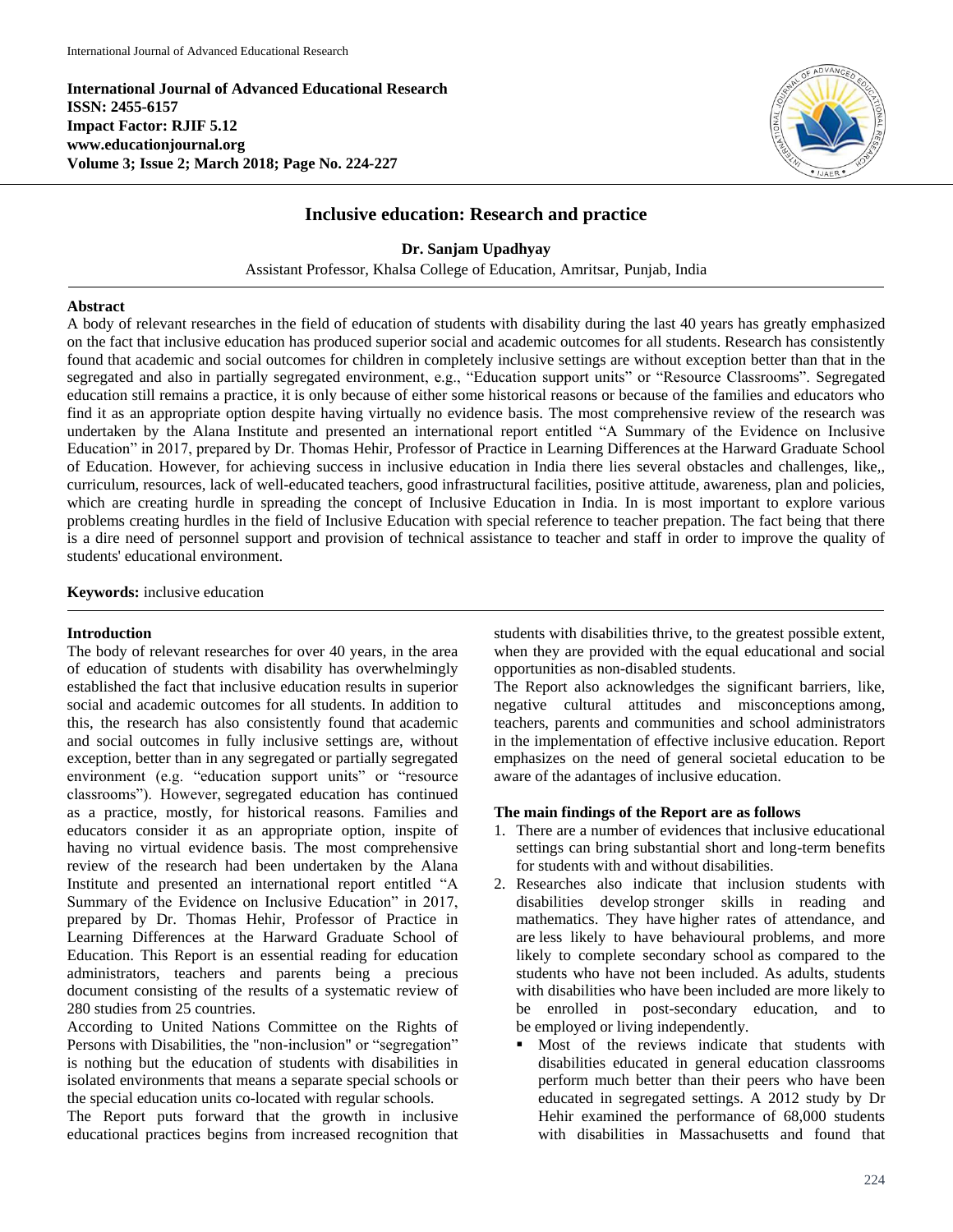greater the proportion of the school day spent with nondisabled students, the higher the mathematic and language outcomes for students with disabilities.

• The benefits of inclusion for students with disabilities have been found not only in academic results but also in social connections. In addition to it, there is increased post-secondary education placement and improved employment and independence outcomes for the students with disabilities. There are evidences that the inclusive settings yields not only social and also emotional benefits for students with disabilities that includes forming and maintaining positive peer relationships, which have important connection with a child's learning and psychological development. There is also a positive correlation between social and emotional benefits and proportion of the school day spent in general education classrooms.

### **The benefits of inclusion for students with disabilities extend beyond academics**

The Report states that researches have proved that most of the times including students with disabilities in regular education classes does not have any harmful effect on normal students and may even confer some academic and social benefits. Several latest reviews have resulted in the fact that, many a times, the effect on non-disabled students of being educated in an inclusive classroom are either neutral or positive. Very less negative effects on outcomes for non-disabled students may arise in a class where a school 'concentrates' students with severe emotional and behavioural disabilities in a segregated class rather than distributing these students across classrooms in a natural proportions.

## **Key Report Recommendations for Fostering Inclusive Education**

- **Establish an Expectation for Inclusion in Public Policy:**  National policy, publicly endorsed by national leaders, must affirm the right of students with disabilities to be included along-side their non-disabled peers.
- **Establish a Public Campaign to Promote Inclusive Education:** Changing public opinion about the importance of inclusive education, especially for students with intellectual disability, is important. Long-standing misconceptions about the capacities of students with disabilities to thrive in an inclusive classroom must be countered – teachers, school administrators and parents must be supported and educated so that students with disabilities experience effective welcoming schools and classrooms that meet their needs.
- **Build Systems of Data Collection: Countries must invest** in collecting accurate data on the degree to which students with disabilities have access to general education, including the amount of time actually spent in general education classrooms. This data can be used to identify schools and communities in need of support in better educating and including their students with disabilities.
- **Provide Educators with a Robust Program of Pre-Service and In-service Preparation on Inclusive Education:** First, attitudes matter a great deal and attitudes among educators are often negative, and those attitudes

can carry over into the classroom and the school. Teachers and school leaders need opportunities to both confront these attitudes and to see how successful inclusion can work. Secondly, educators must learn classroom techniques that can help students with disabilities to thrive – in particular, Universal Design for Learning (UDL) framework – which requires that schools design curricula to accommodate the diverse strengths and weaknesses of all learners – should be used to support teacher development.

- **Create Model Universally Designed Inclusive Schools:**  Schools that have done inclusion, particularly well, should serve as demonstration models for the training of inclusive teachers and school administrators.
- **Promote Inclusive Opportunities in Both Post-Secondary Education Settings and the Employment Market:** Post-secondary education and employment settings should be encouraged to expand opportunities for people with disabilities.
- **Provide Support and Training to Parents Seeking Inclusive Education for Their Children:** Parents often need support in seeking inclusive education for their children and in maximizing their child's development. In the United States, parent-training centres have been funded by the federal government to teach parents about inclusive education and to provide them with support in seeking effective inclusive placements for their children.

### **In Addition To This, There Are Few More Researches That Can Be Related Here For Our Benefit**

Kliewer and Biklen  $(2001)$ <sup>[4]</sup> found that inclusive learning environments facilitated the acquisition of literacy and adaptive skills as well as enhanced students' social relationships.

Swanson and Hoskyn  $(2001)$ <sup>[5]</sup> also confirmed the use of advanced organizers as an effective strategy for positively influencing student performance. The use of content enhancement routines, a type of advanced organizer, was shown to have dramatic results for students with learning disabilities in general education classrooms.

Soukup and her colleagues conclude that students receiving instruction in general education were significantly more likely to be working on activities linked to the general education standards, although they were doing so without the types of adaptations that research suggests is critical for making progress (Soukup, Wehmeyer, Bashinski, & Bovaird, 2007)<sup>[6]</sup>. Positive educational outcomes are not in the area of academics alone. The National Longitudinal Transition Study examined the outcomes of 11,000 students with a range of disabilities and found that more time spent in a general education classroom was positively correlated with: a) fewer absences from school, b) fewer referrals for disruptive behavior, and c) better outcomes after high school in the areas of employment and independent living (Wagner, Newman, Cameto, & Levine, 2006)<sup>[7]</sup>.

Positive outcomes are accrued when training for tutors is emphasized and in some cases, results in large effect on student outcomes (Stenhoff & Lignugaris/Kraft, 2007)<sup>[8]</sup>.

Following up on this work, Lee, Wehmeyer, Soukup, and Palmer  $(2010)$  <sup>[9]</sup> studied the impact of curriculum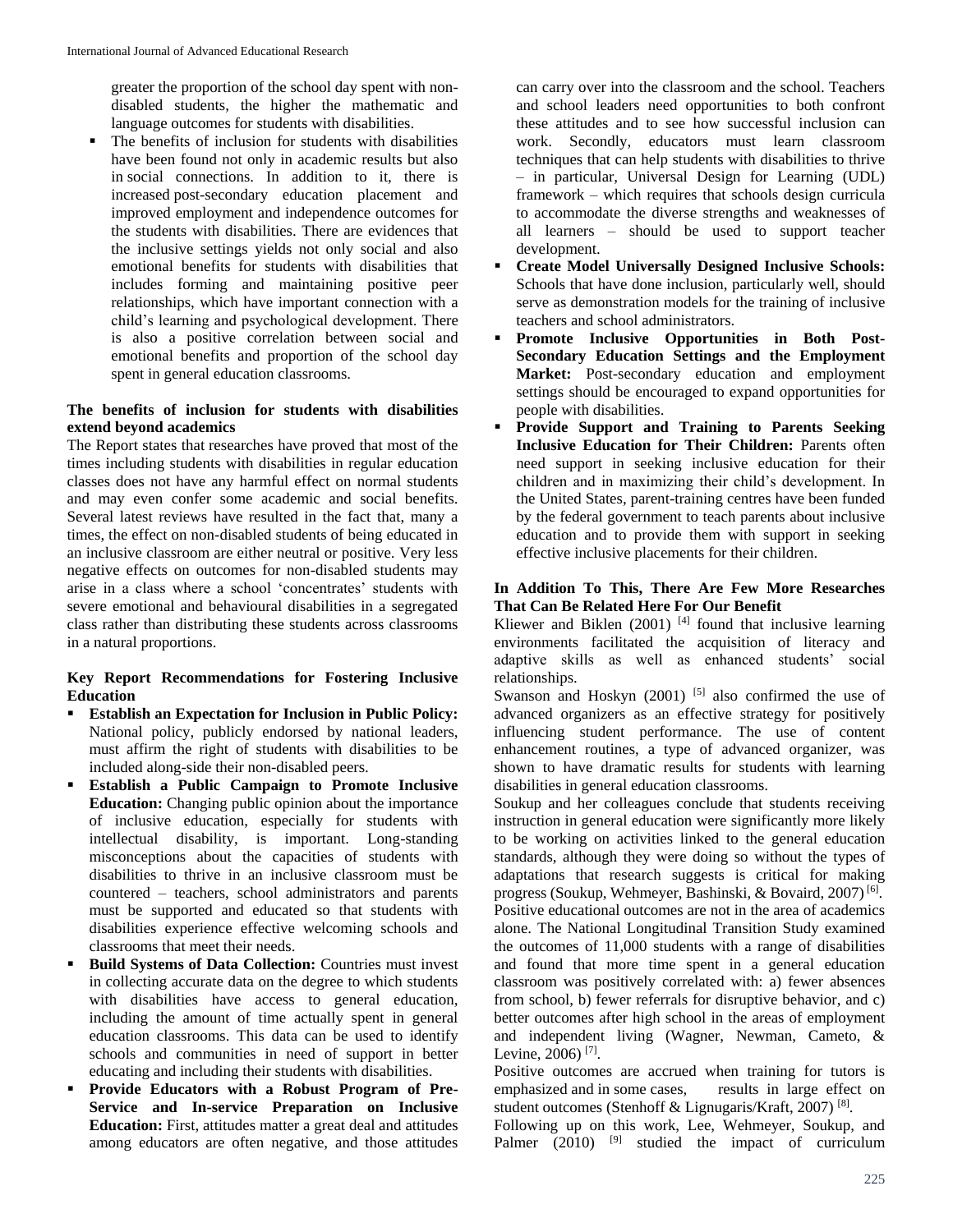modifications on student and teacher behaviors. Researchers observed 45 students with a range of disabilities and found that the presence of curriculum modifications predicted increased student engagement and decreased competing behaviors that would disrupt learning. In addition, the presence of modifications also resulted in teachers engaging in fewer management behaviors.

Thus, inclusive education being a strategy to make education universalized irrespective of any disability within the learner and to maintain equity in the society, emphasizes on the fact that children with special need can be included in general school system without any differentiation. Without segregating them in the boundaries of special school, provisions can be made for a child with special need to get opportunity to learn with other general students having equal quality and facilities.

For achieving success in inclusive education in India, however, there lies several obstacles and challenges, such as, lack of well educated teachers, curriculum, resources, good infrastructural facilities, awareness, positive attitude, plans, policies are creating hurdles for spreading the concept of inclusive education in India. Among above mentioned hurdles one of the serious problem is to prepare good, effective and competent teacher who can lead and practice inclusion appropriately. This can be discussed as follows:

## **Obstacles Faced by Inclusive Education with Special Reference to Teacher Preparation**

Some of the major obstacles and challenges related to inclusive education with special reference to teacher preparation are:

- 1. Lack of Teacher preparation Institution
- 2. Lack of Competent Teacher Educator
- 3. Lack of Infrastructure and Resources
- 4. Lack of Proper Curriculum with special reference to Inclusive
- 5. Education during teacher preparation. Lack of proper strategies to improve practical skill and competency development on the part of student teachers. Lack of time for preparing teachers for inclusion in general classes.
- 6. Lack of continuous workshop, seminar, projects, internship for special children education.
- 7. Lack of adequate pedagogy and strategy to educate children with special need.

## **Challenges**

Teachers are the key to success in inclusion. Following seven essential components for Teacher Preparation Programmes should be introduced based on the experience of training teachers in different teacher education institutions.

The Inclusive Teacher must be prepared professionally keeping in view the following measures:

- 1. The Teacher Preparation Programme should include subjects with high social and community content because they need to be sensitive to the needs of students and the environment to recognise the individual differences
- 2. Knowing the needs of individual differences the teachers must be able to implement different learning strategies for all. The other essential aspects in the Teacher Preparation Programmes, like, Quality, equality and equity concepts

should be translated into specific actions of educative interventions.

- 3. The collaborative work among educators, facilitates inclusion. The Teacher Preparation Programme, in Inclusion need to be funded to promote among teachers a spirit of team sharing knowledge, making decisions, solving problems together and generating actions in order to improve the school and to increase the learning for all. All pre service teachers should know and develop skills.
- 4. The economic resources are a result of collaborative work.
- 5. Heterogeneity provides a great richness.
- 6. Collaboration boosts accountability and recognition processes in all communities.

## **Conclusion**

Research findings emphasize on the fact that positive educational outcomes are the result of inclusion in education. Though, there lie several obstacles and challenges related to teacher preparation to promote inclusive education, it is not impossible to attain success in inclusive education in our country through effective teacher preparation strategies. To make inclusion appropriate teacher preparation for inclusive education must be made compulsory in all teacher education programmes irrespective of elementary or secondary level. Further quality resources, faculties and facilities must be supplied to each teacher education institution to make inclusive education programme successful.

#### **References**

- 1. Malaquias. What Does the Research Say? Retrieved from http://allmeansall.org.au /research/
- 2. Sarao. Obstacles and Challenges in Inclusive Education in India with special reference to Teacher Prparation. IJEAR, 2016, 6(1).
- 3. Bui, Quirk, Almazon, Valenti. Inclusive Education Research and Practice Retrieved from http://www.mcie.o rg/usermedia/application/6/inclusion\_works\_ final.pdf
- 4. Kliewer C, Biklen D. School's not really a place for reading: A research synthesis of the literate lives of students with severe disabilities. Journal of the Association for Persons with Severe Handicaps. 2001; 26(1):1-12.
- 5. Swanson H, Hoskyn M. Instructing adolescents with learning disabilities: A component and composite analysis. Learning Disabilities Research and Practice. 2001; 16:109-119.
- 6. Soukup JH, Wehmeyer ML, Bashinski SM, Bovaird J. Classroom variables and access to the general education curriculum for students with disabilities. Exceptional Children. 2007; 74:101-120.
- 7. Wagner M, Newman L, Cameto R, Levine P. The Academic Achievement and Functional Performance of Youth with Disabilities: A Report from the National Longitudinal Transition Study-2 (NLTS2). (NCSER 2006-3000). Menlo Park, CA: SRI International, 2006.
- 8. Stenhoff DM, Lignugaris Kraft B. A review of the effects of peer tutoring on students with mild disabilities in secondary settings. Exceptional Children. 2007; 74(1):8- 30.
- 9. Lee SH, Wehmeyer ML, Soukup JH, Palmer SB. Impact